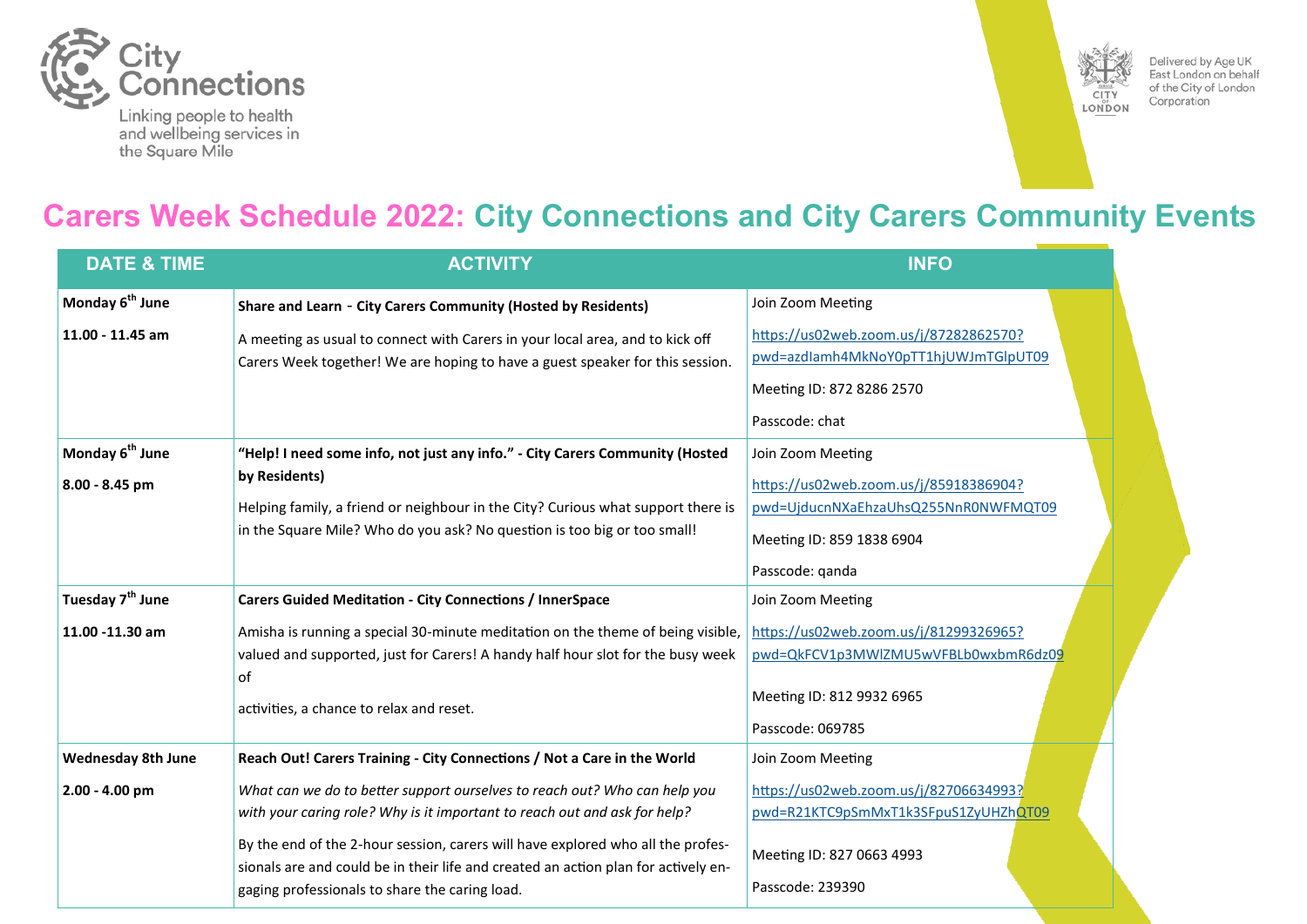



Delivered by Age UK East London on behalf of the City of London Corporation

# **Carers Week Schedule 2022: City Connections and City Carers Community Events**

| <b>DATE &amp; TIME</b>         | <b>ACTIVITY</b>                                                                                                                                                                                                                         | <b>INFO</b>                                                                                                                    |
|--------------------------------|-----------------------------------------------------------------------------------------------------------------------------------------------------------------------------------------------------------------------------------------|--------------------------------------------------------------------------------------------------------------------------------|
| Wednesday 8 <sup>th</sup> June | "Help! I need some info, not just any info." - City Carers Community (Hosted by Residents)                                                                                                                                              | Join Zoom Meeting                                                                                                              |
| 8.00 - 8.45 pm                 | Helping family, a friend or neighbour in the City? Curious what support there is in the Square<br>Mile? Who do you ask? No question is too big or too small!                                                                            | https://us02web.zoom.us/j/85918386904?<br>pwd=UjducnNXaEhzaUhsQ255NnR0NWFMQT09<br>Meeting ID: 859 1838 6904<br>Passcode: qanda |
| Thursday 9 <sup>th</sup> June  | June Carers Forum 2022 - City Connections                                                                                                                                                                                               | Join Zoom Meeting                                                                                                              |
| 11.00 - 12.30 pm               | Open to all City Carers. A chance to feed back to the City of London Corporation on matters<br>related to caring for someone. A special edition with a Carers Week twist, focusing on mak-<br>ing carers visible, valued and supported. | https://us02web.zoom.us/j/81648597759?<br>pwd=UGIyd3dKMmV3OE9SdmpMZEM5WXNtUT099<br>Meeting ID: 816 4859 7759                   |
|                                | We will be joined by Zoe Dhami, CoL Carers Strategy Lead, and Damian McCann from the<br>City Wellbeing Centre.                                                                                                                          | Passcode: 751665                                                                                                               |
| Friday 10 <sup>th</sup> June   | <b>Tower Bridge Carers Trip - City Connections</b>                                                                                                                                                                                      | Spaces for eight Carers or former Carers - contact Ruby                                                                        |
| $11.00 - 13:00$                | Come and join us on our exciting trip to Tower Bridge. Meet and socialize with new and old<br>friends from the area. We will be heading to the Songhaven Concert after the trip!                                                        | to sign up:<br>Ruby@cityconnections.org.uk<br>Or call on: 07432 736 495                                                        |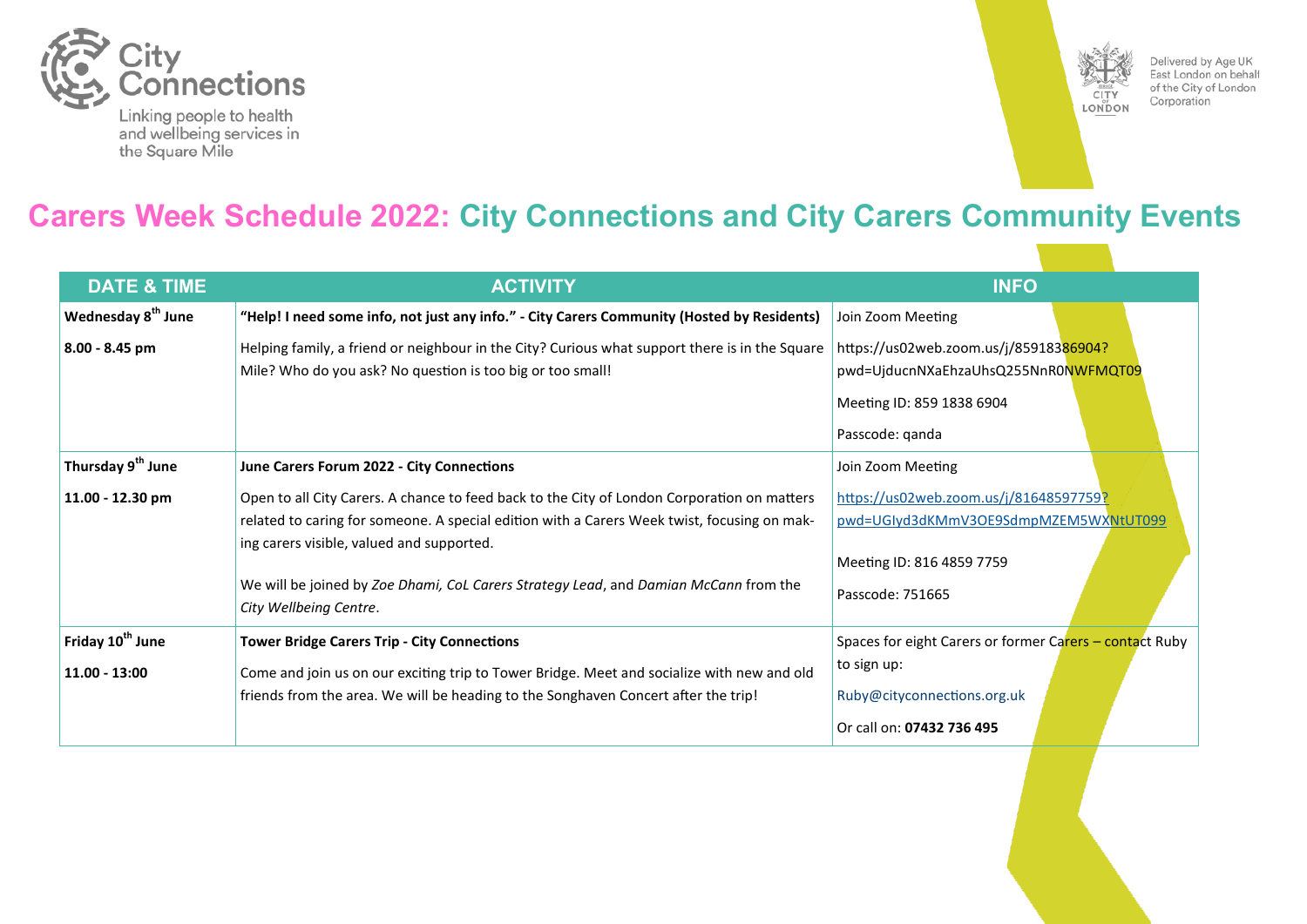



Delivered by Age UK East London on behalf of the City of London Corporation

# **Carers Week Schedule 2022: City Connections and City Carers Community Events**

| DATE &<br><b>TIME</b>        | <b>ACTIVITY</b>                                                                                                                                                                                                                                  | <b>INFO</b>                                                                                                                    |
|------------------------------|--------------------------------------------------------------------------------------------------------------------------------------------------------------------------------------------------------------------------------------------------|--------------------------------------------------------------------------------------------------------------------------------|
| Sunday 12 <sup>th</sup> June | Annual City Carers Week Quiz - City Carers Community (Hosted by Residents)                                                                                                                                                                       | Zoom.                                                                                                                          |
| $6.00 - 7.10$ pm             | Unlike any quiz you may have done before and a chance to win some great prizes! Any score may win a prize.<br>Bigger prizes if you can join in. Or a lucky dip for smaller prizes if unable to join. Open to City Carers and fam-<br>ilies only. | Email CityCarersCommunity@gmail.com<br>To join the quiz or lucky dip                                                           |
| Sunday 12 <sup>th</sup> June | "Help! I need some info, not just any info." - City Carers Community (Hosted by Residents)                                                                                                                                                       | Join Zoom Meeting                                                                                                              |
| 20.00 - 20.45                | Helping family, a friend or neighbour in the City? Curious what support there is in the Square Mile? Who do<br>you ask? No question is too big or too small!                                                                                     | https://us02web.zoom.us/j/85918386904?<br>pwd=UjducnNXaEhzaUhsQ255NnR0NWFMQT09<br>Meeting ID: 859 1838 6904<br>Passcode: ganda |

# **Other Local and National Carers Week Activities (***open to City Carers)*

| <b>DATE &amp;</b><br><b>TIME</b> | <b>ACTIVITY</b>                                                                                                                                                                 | <b>INFO</b>                                                                                                                                                               |
|----------------------------------|---------------------------------------------------------------------------------------------------------------------------------------------------------------------------------|---------------------------------------------------------------------------------------------------------------------------------------------------------------------------|
| Monday 6 <sup>th</sup> June      | <b>Carers Centre Tower Hamlets - Pamper Day and Garden Party!</b>                                                                                                               | <b>Carers Centre Tower Hamlets</b>                                                                                                                                        |
| $10.00 - 15.00$                  | Carers Centre Tower Hamlets have kindly invited City Carers to join their Carers Pamper Day and connect<br>with Carers in a nearby borough!                                     | 21 Brayford Square, Stepney, London, E1 0SG                                                                                                                               |
|                                  | Carers will be able to access a free 30-minute massage (on a first come, first serve basis), delicious strawber-<br>ries & cream, and a possible Covid vaccination van outside. | Contact THCC if needed:<br>020 7790 1765                                                                                                                                  |
| $6^{th} - 12^{th}$ June          | Life Coaching for Carers - Fiona Gillies<br>Caring for yourself is essential to caring for others. Find ways to best look after yourself to give the best care                  | Book now for the one hour workshop at various times dur-<br>ing Carers Week, 6-12th June or contact me at coach-<br>ing@fionagillies.co.uk for an individual conversation |
|                                  |                                                                                                                                                                                 | https://www.fionagillies.co.uk/way-workshop                                                                                                                               |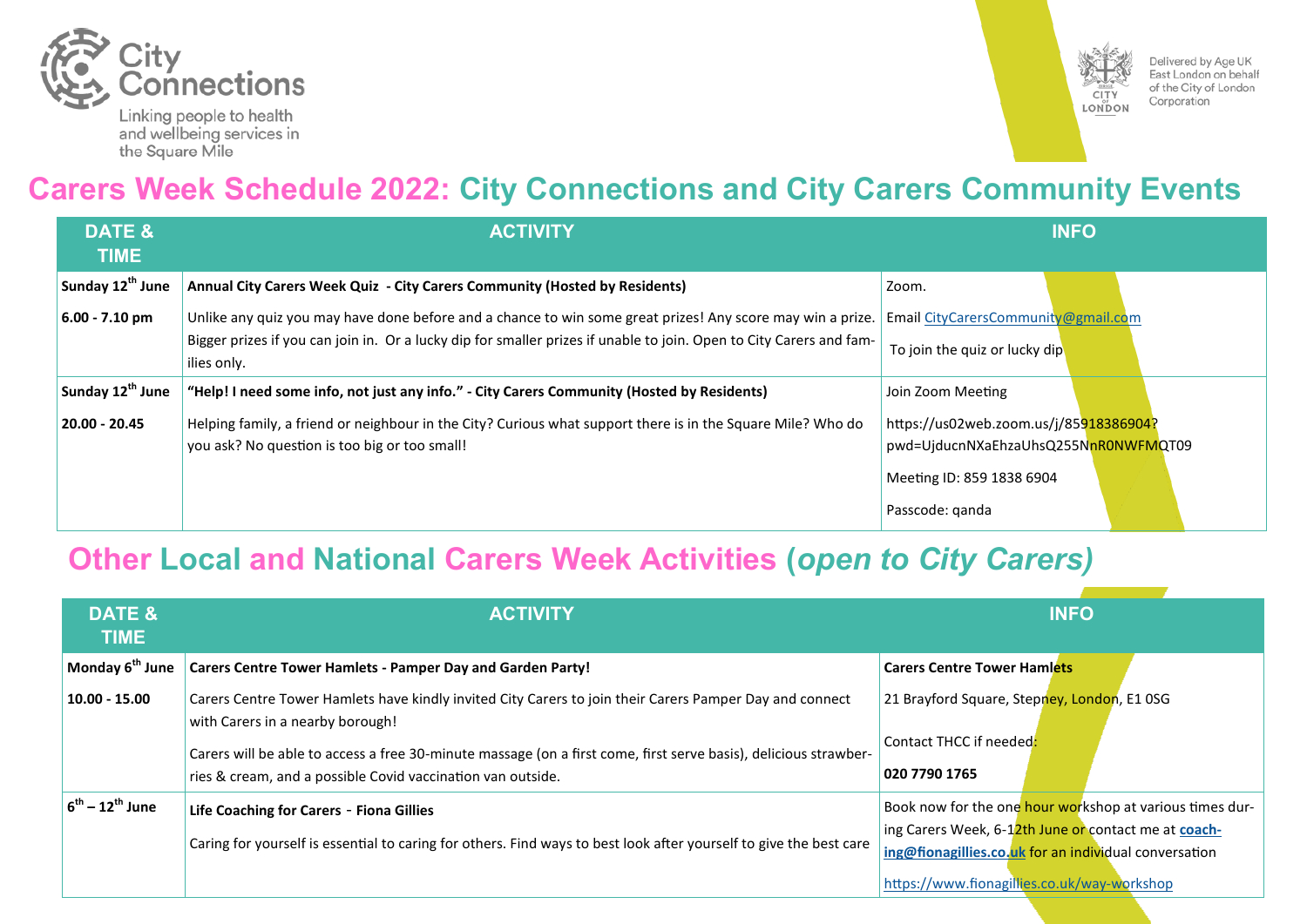



Delivered by Age UK East London on behalf of the City of London Corporation

# **Other Local and National Carers Week Activities (***open to City Carers)*

| <b>DATE &amp;</b><br><b>TIME</b>                        | <b>ACTIVITY</b>                                                                                                                                                                                                                                                                                                                                                                                                                                                                                                                                                                                                                                                                             | <b>INFO</b>                                                                                                                                                                                                                                 |
|---------------------------------------------------------|---------------------------------------------------------------------------------------------------------------------------------------------------------------------------------------------------------------------------------------------------------------------------------------------------------------------------------------------------------------------------------------------------------------------------------------------------------------------------------------------------------------------------------------------------------------------------------------------------------------------------------------------------------------------------------------------|---------------------------------------------------------------------------------------------------------------------------------------------------------------------------------------------------------------------------------------------|
| Wednesday 8 <sup>th</sup><br>June 17.30 -<br>18.30      | Share and Learn: Meet Carer and author Matthew McKenzie FRSA - Carers UK<br>Come join us for a conversation with carer and author Matthew Mckenzie FRSA, who will be sharing his<br>insights about minority ethnic carers, mental health, and reading poems from his upcoming poetry book<br>about his caring experiences. Everyone is welcome and we particularly encourage carers from minority<br>ethnic groups to join the session.                                                                                                                                                                                                                                                     | Register here:<br>https://us02web.zoom.us/meeting/register/<br>tZUpcu6sqzgqH9HD9kQIuJI6wSZUxkrEX5tN                                                                                                                                         |
| Thursday 9 <sup>th</sup><br>June<br>16.00 - 17.00<br>pm | Share and Learn: Beginners Latin Dance Session - Carers UK<br>Join our Salsa and Bachata session, delivered by Mauricio Reyes from Latin Motion, who will be introduc-<br>ing Latin American dance footwork and body movement. The session will give beginners a solid base of<br>the most used steps and turns and help uplift both your mental and physical wellbeing, along with<br>providing some much-needed social interaction with live teaching, questions and feedback.                                                                                                                                                                                                            | Register here:<br>https://us02web.zoom.us/meeting/register/<br>tZMkdO6hqz4tE9yHU9L-PQaXHgtRE_8RbWkb                                                                                                                                         |
| 13.15 pm                                                | Friday 10 <sup>th</sup> June   Carers Week Dementia-Friendly Music Concert - Songhaven<br>The event will consist of a 45 min professional music concert with songs from stage & screen (and plenty<br>of singalongs) followed by a social tea.<br>Working for Carers is a London-wide project that supports unpaid carers, aged 25 or over, to move closer<br>to employment. The project is led by Carers Trust and delivered by its network of partners across Lon-<br>don. Working for Carers is funded by the European Social Fund and The National Lottery Community<br>Fund. This online workshop will focus on making Carers more visible by helping to use LinkedIn to find<br>work. | FREE - all welcome<br>We do just ask that attendees book in advance via phone:<br>0207 236 1145 or through our Eventbrite online booking<br>page HERE<br>Holy Sepulchre London, The National Musicians Church,<br>Holborn Viaduct, EC1A 2DQ |